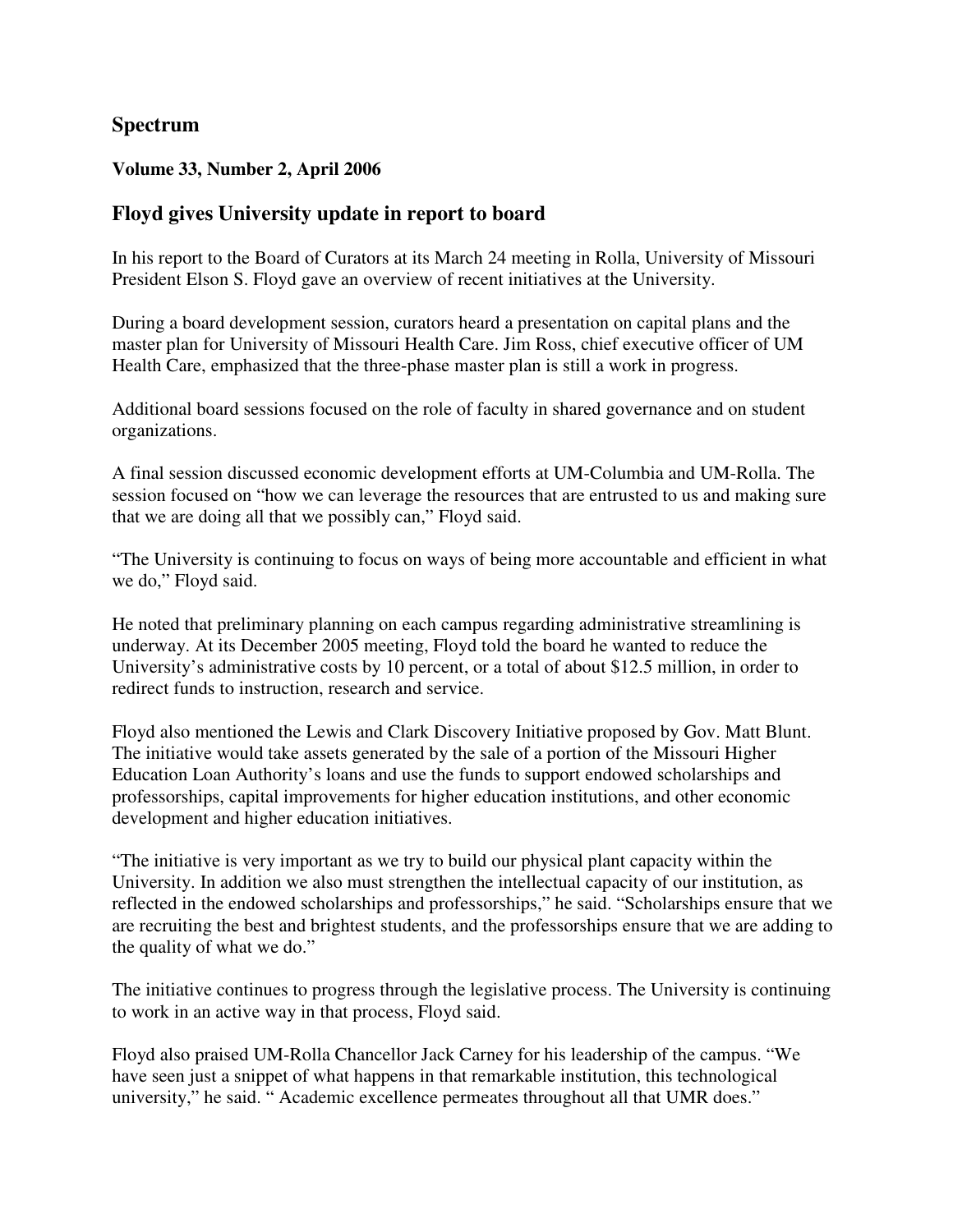# **Board approves tuition and fees for next academic year**

At its March 24 meeting in Rolla, the University of Missouri Board of Curators approved tuition and other fees for fiscal year 2007.

Tuition rates for undergraduate and graduate students will increase by 5 percent for 2006–2007.

"I am pleased that we are able to keep next year's recommended increase down to 5 percent," University of Missouri President Elson S. Floyd said. "We would not have been able to do this without Gov. Matt Blunt's recommendation to increase state appropriations for the coming year, as well as our own internal cutbacks to keep costs as low as possible. We will continue our search for ways to keep costs down at the University of Missouri."

Undergraduate Missouri residents will pay \$227.30 per credit hour. For an undergraduate student enrolled in 15 hours per semester, this represents an additional \$324 annually, before any related enrollment fees. Base tuition for a full-time Missouri undergraduate Board approves tuition and fees for next academic year student would increase from \$6,495 to \$6,819 annually.

Non-resident undergraduate students will pay \$569.50 per credit hour.

Graduate students who are residents will pay \$276.40 per credit hour and non-residents will pay \$713.70 per credit hour.

Tuition increases for professional school students range from 2 percent to 5 percent, within the range set by the Vice President for Finance and Administration within policy guidelines. Floyd gives University update in report to board Supplemental and other related enrollment fees for undergraduate, graduate and professional students will increase 3 percent, with some exceptions.

The board also approved a variety of supplemental course fees for enrollment in specific classes or departments at UM-Columbia, UM-Rolla and UM-St. Louis. For example, UM-Columbia and UM-St. Louis will assess a fee of \$10 per credit hour for science courses with a lab component in biology, chemistry and physics, as well as departments in the School of Medicine.

Increases in student activity, facility and health service fees for under graduate students will vary by campus, with per semester fee adjustments ranging from an increase of \$4.95 or 2 percent at UM-Kansas City to \$17.72 or 6 percent at UM-Columbia.

Room and board charges, which vary across the four campuses and within each campus based on the plan selected, also were approved by the board. Based on the predominant room and board plan on each campus, rates will increase 4.4 percent at UM-Columbia, 2.4 percent at UM-Kansas City, and 6.5 percent at UM-Rolla. UM-St. Louis rates will increase 11.7 percent because the predominant plan will be the new South Campus Residence Hall, which is not directly comparable to other halls.

The fee increases are effective with the 2006 summer session.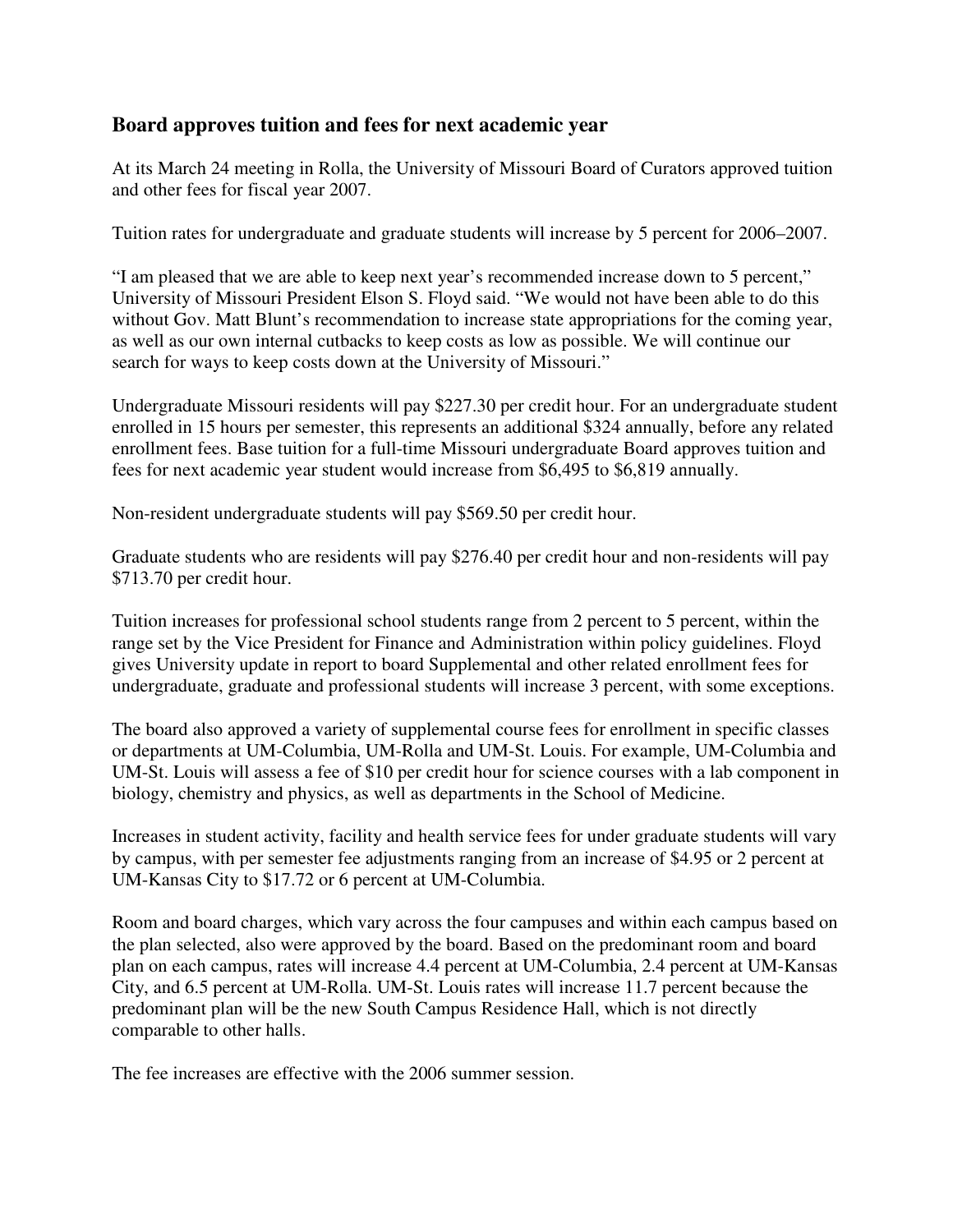| <b>University of Missouri Tuition, 2006-2007</b><br>Undergraduate |                          |
|-------------------------------------------------------------------|--------------------------|
|                                                                   |                          |
| Non-resident                                                      | \$569.50 per credit hour |
| <b>Graduate</b>                                                   |                          |
| Resident                                                          | \$276.40 per credit hour |
| Non-resident                                                      | \$713.70 per credit hour |

# **University of Missouri briefs**

### **Board approves retention of firms for construction projects**

At its March 24 meeting in Rolla, the University of Missouri Board of Curators approved the selection of architects and engineers for campus projects.

The board approved the firm of International Architects Atelier, Kansas City, Mo., for design services for the Schurz Hall and Bingham Dining Hall renovation at UM-Columbia, for a basic services fee of \$814,000.

The firm of Archimages, St. Louis, Mo., was approved for design services for the fourth floor renovation of Columbia Regional Hospital for UM Health Care, for a basic services fee of \$454,100.

Curators amended the master plan agreement with Cannon Design, St. Louis, Mo., for master planning services to include the proposed scope of work for UM Health Care, for an additional fee of \$160,000, bringing the total master plan fee to \$400,000.

The board also approved the campus master plan for UM-Rolla.

## **Board approves new master's degree in bioinformatics at UMKC**

The University of Missouri Board of Curators approved a proposal for a new master of science degree in bioinformatics at UMKansas City.

The core curriculum for the program would provide students with a foundation of knowledge and tools in mathematics, computer sciences and biological sciences. Students would then complete specialized courses in one of three degree emphasis areas: computational bioinformatics, genomic bioinformatics, or medical informatics.

The proposed degree program now goes to the Coordinating Board for Higher Education for approval.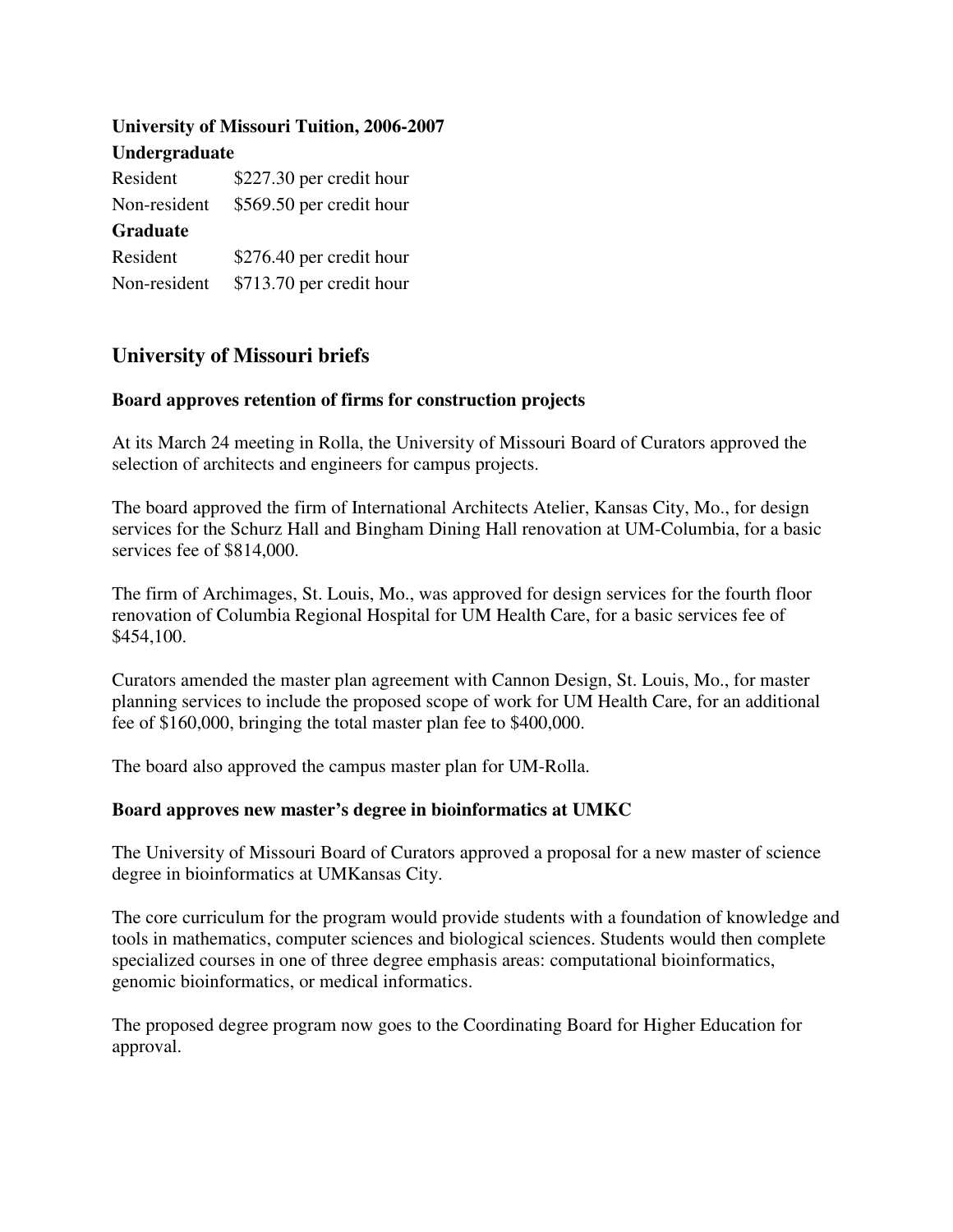#### **2006 board committees**

Executive Committee: Don Walsworth, Chair; Thomas E. Atkins; Cheryl D. S. Walker; Angela M. Bennett, J.D., ex officio

### **Academic and Student Affairs Committee:**

• Doug Russell, Chair; Marion H. Cairns; David G. Wasinger; Maria C. Curtis, ex officio

## **Compensation and Human Resources Committee:**

• Thomas E. Atkins, Chair; John M. Carnahan III; Cheryl D. S. Walker Finance and Audit Committee: Anne C. Ream, O.D.; Chair; Doug Russell; Don Walsworth

### **Physical Facilities and Management Services Committee:**

• Cheryl D. S. Walker, Chair; Anne C. Ream, O.D.; David G. Wasinger

### **Resources and Planning Committee:**

• Marion H. Cairns, Chair; Thomas E. Atkins; John M. Carnahan III

### **Ad hoc committee, Conflict of Interest Committee:**

• John M. Carnahan III, Chair; Marion H. Cairns; Anne C. Ream, O.D.

#### **Governor's awards for excellence in teaching announced**

University of Missouri faculty were among those honored with the 2006 Governor's Award for Excellence in Teaching during a luncheon held April 5.

University honorees were Dr. Daniel Turban, professor of management and Stephen Furbacher Professorship in Organizational Change, UM-Columbia; Dr. Jerzy Wrobel, associate professor of physics, UM-Kansas City; Dr. Oran Allan Pringle, professor of physics, UM-Rolla; and Elizabeth Vining, senior lecturer and international business coordinator, UM-St. Louis.

Recipients were selected by their respective institutions for outstanding teaching, innovation in course design and delivery, effective advising, service to the institution's community, and commitment to excellence.

# **UMR goal to be one of nation's top technological universities**